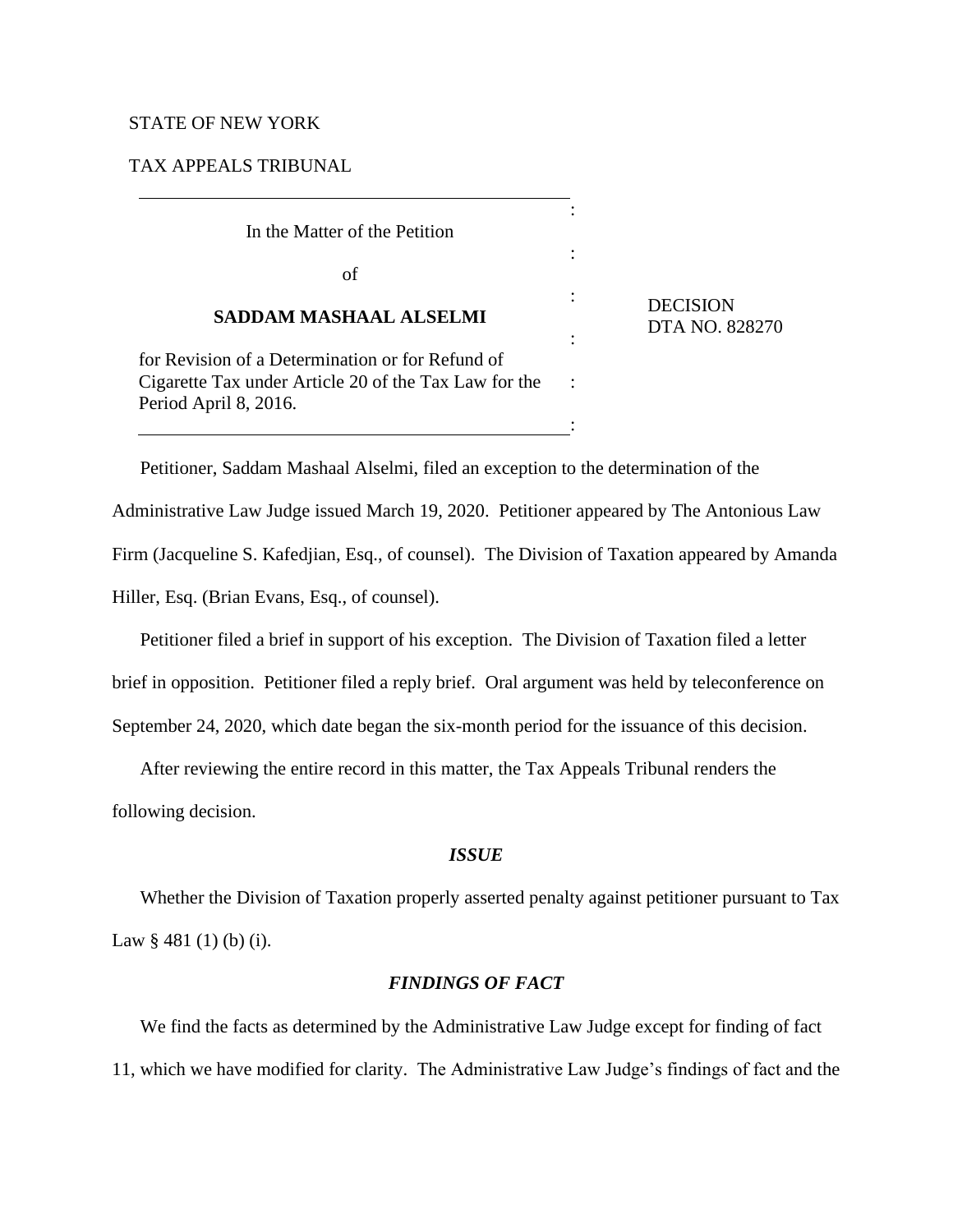the Administrative Law Judge's findings of fact and the modified finding of fact are set forth below.

1. On September 16, 2015, the Division of Taxation's (Division's) Criminal Enforcement Division performed a regulatory inspection of Holly Deli and Grocery, Inc. (the deli), located at 2520 Linden Boulevard, Brooklyn, New York. The inspection uncovered 28.5 cartons of untaxed cigarettes. As a result, the deli's certificate of registration to sell cigarettes was immediately revoked by the Division. Petitioner, Saddam Mashaal Alselmi, was an employee of the deli; although he was not present when the inspection commenced, he arrived sometime after and told the Division's investigators that he was the manager. The Division's report of investigations states as follows:

"The inspection revealed a total of 28.5 cartons of various brands . . . Virginia and Georgia stamped cigarettes. Of which 5.0 cartons were in a magnetic trap directly to the right of the register the remaining 23.5 cartons was [sic] in a moving shelf next to the turn table window behind the register.

The store's 2015 C of R was suspended and a Notice of Suspension Letter was issued to the Al Selmi [sic] . . .

Al Selmi [sic] was in charge of the store, he paid vendors. Al Selmi [sic] stated that he has been working at the store for two years. In lieu of arrest this writer issued Al Selmi [sic] a summons #4417504913 for NYSTL 1814(b) Possession for sale untaxed cigarettes with a court date of 12/10/15 returnable to NY Criminal Court located at 346 Broadway, Manhattan.

At time of inspection Al Selmi [sic] was unable to produce an invoice for cigarettes, but produced an invoice for tobacco from American trading [sic] Corp. The business has a current beer & wine license from SLA. . .

Two additional employees were present identified as Hassan Mahmood Al Manzilli [sic] . . .and Antonio Lora. . .

This writer explained to all present at the business that the owner/manager needs to call NYSDTF regarding his C of R which is currently suspended and that the business cannot sell cigarettes, cigars or tobacco products without it."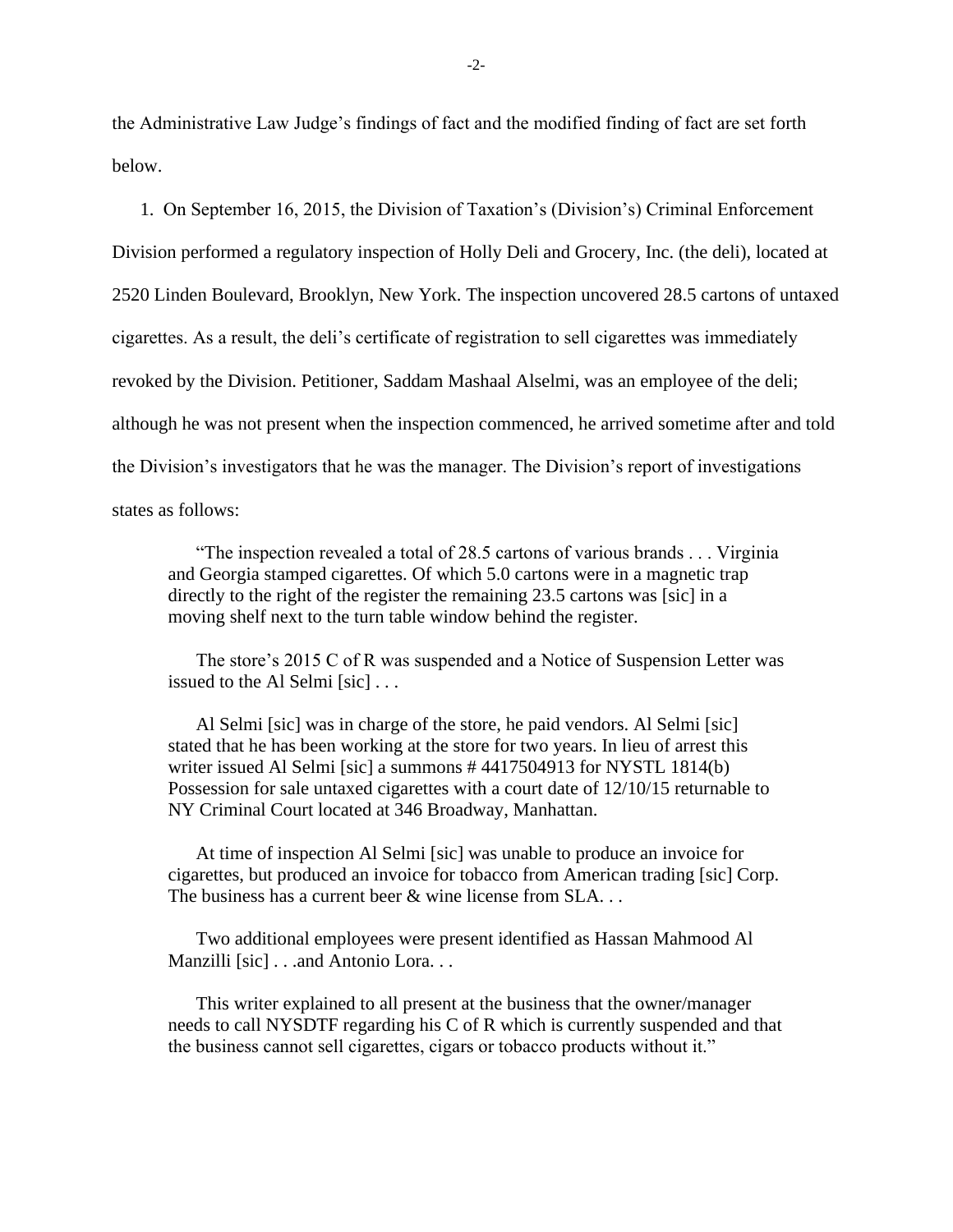There is no indication that either Mr. Almanzilli or Mr. Lora were issued summonses. The criminal charges on the summones issued to petitioner were eventually dismissed.

2. Petitioner testified that he did not realize that he was selling untaxed cigarettes prior to the September 16, 2015 regulatory inspection and was assured by the store's owner, Saef Ali, that nothing would happen to him personally if he continued selling untaxed cigarettes. Petitioner stated that he was told that all legal ramifications would fall to the store.

3. As a result of the regulatory inspection, the Division placed the deli and an apartment located above the deli under surveillance. While under surveillance, the Division's investigators observed what appeared to be cigarettes being delivered to the deli and the apartment on various occasions. Between March 17, 2016 and April 8, 2016, undercover investigators purchased cigarettes bearing Virginia tax stamps from the deli. The purchase price of each of these packs of cigarettes was \$6.50. On April 1 and 8, 2016, petitioner was photographed selling untaxed cigarettes during the undercover cigarette buys. According to the Division's investigator who testified at the hearing in the matter, the average retail price of a pack of cigarettes in New York City during 2016 was approximately \$13.00.

4. The Division introduced various photographs that its investigators took during their surveillance of the deli and the apartment. The photographs generally depict individuals entering and/or exiting the apartment carrying bags and or boxes that the Division believed to be cigarettes based upon the size and shape of the packages. It was the Division's investigator's belief that cigarettes were being stored at the apartment, which was referred to as a "stash." Petitioner is not in any of the photographs taken during the surveillance of the apartment. Mr. Almanzilli, however, appears in several of the photographs.

-3-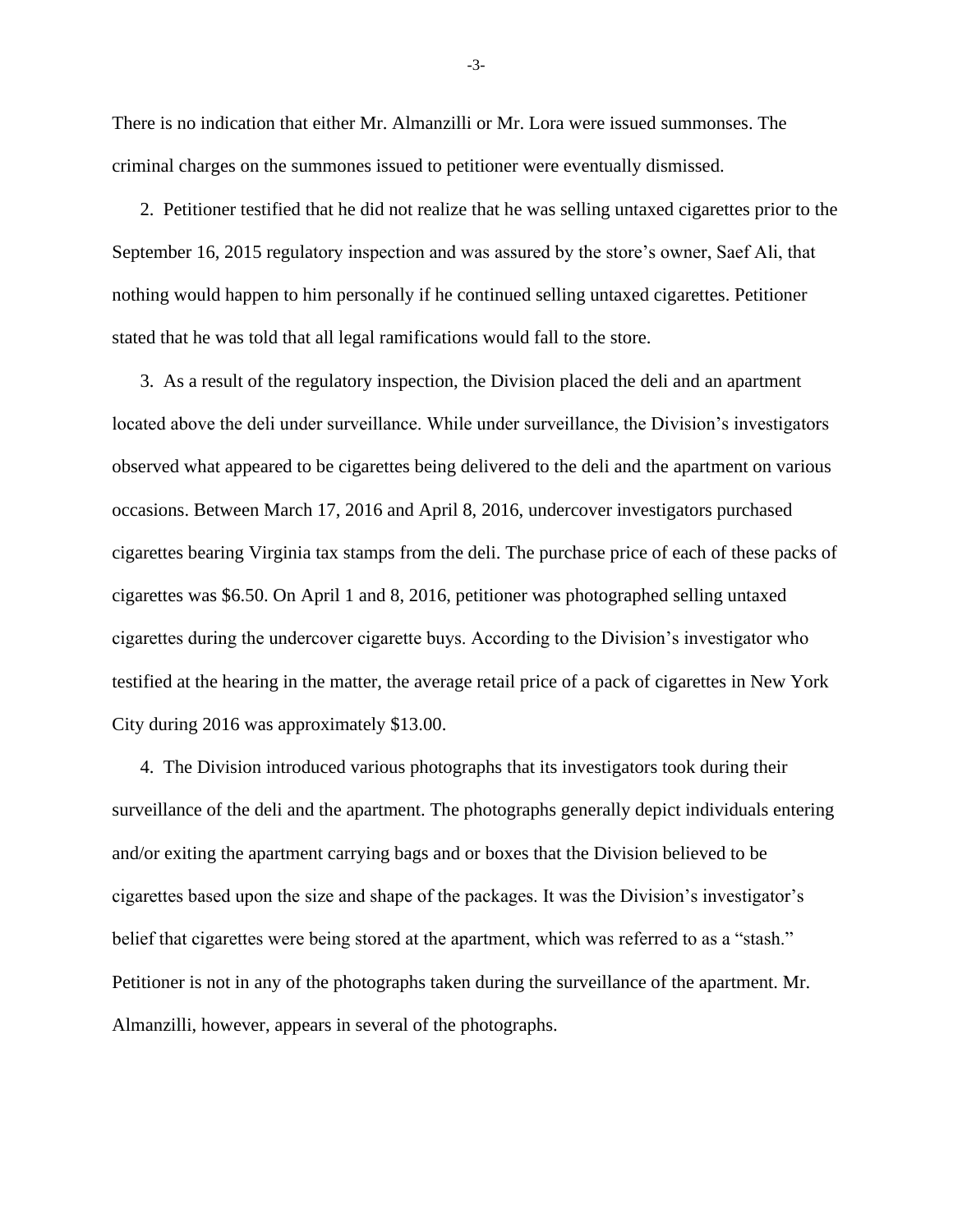5. Based upon the surveillance and the undercover cigarette purchases, the Division's investigators obtained search warrants for the deli and for the apartment.

6. On April 8, 2016, the Division executed the search warrants for searches of the apartment and the deli. The search warrant of the apartment yielded 149 cartons of cigarettes bearing Virginia tax stamps and two cartons of cigarettes bearing counterfeit New York tax stamps. No one was in the apartment at the time the warrant was executed. The search warrant of the deli uncovered 68.4 cartons of cigarettes. Specifically, 5.8 cartons of cigarettes bearing only New York State tax stamps were found in a black bag behind the register counter; 4.6 cartons of cigarettes bearing Virginia tax stamps were found in a trap adjacent to the cash register; one pack of cigarettes bearing a Virginia tax stamp was found in the cash register; 25.8 cartons of cigarettes bearing Virginia tax stamps and one pack of cigarettes with only a New York tax stamp was found in a wall trap next to a turn window near the register counter; and 32 cartons of cigarettes bearing Virginia tax stamps were located in a wall trap between the deli counter and the register counter. When the search warrants were executed, Mr. Almanzilli was in possession of the keys to the deli and the apartment as well as the storage containers in the apartment where the Division's investigators located the untaxed cigarettes uncovered during the search. As a result of the search, the locks to the apartment were damaged. After the search was concluded, the Division's investigators secured it with locks and put the keys on the key ring taken from Mr. Almanzilli that had the store keys on it.

7. During the execution of the search warrant, petitioner told one of the Division's investigators that he was the deli's manager and that he sold the cigarettes for \$6.50 a pack. When the Division's investigators questioned Mr. Almanzilli, he stated that he was an employee and petitioner was the deli's manager.

-4-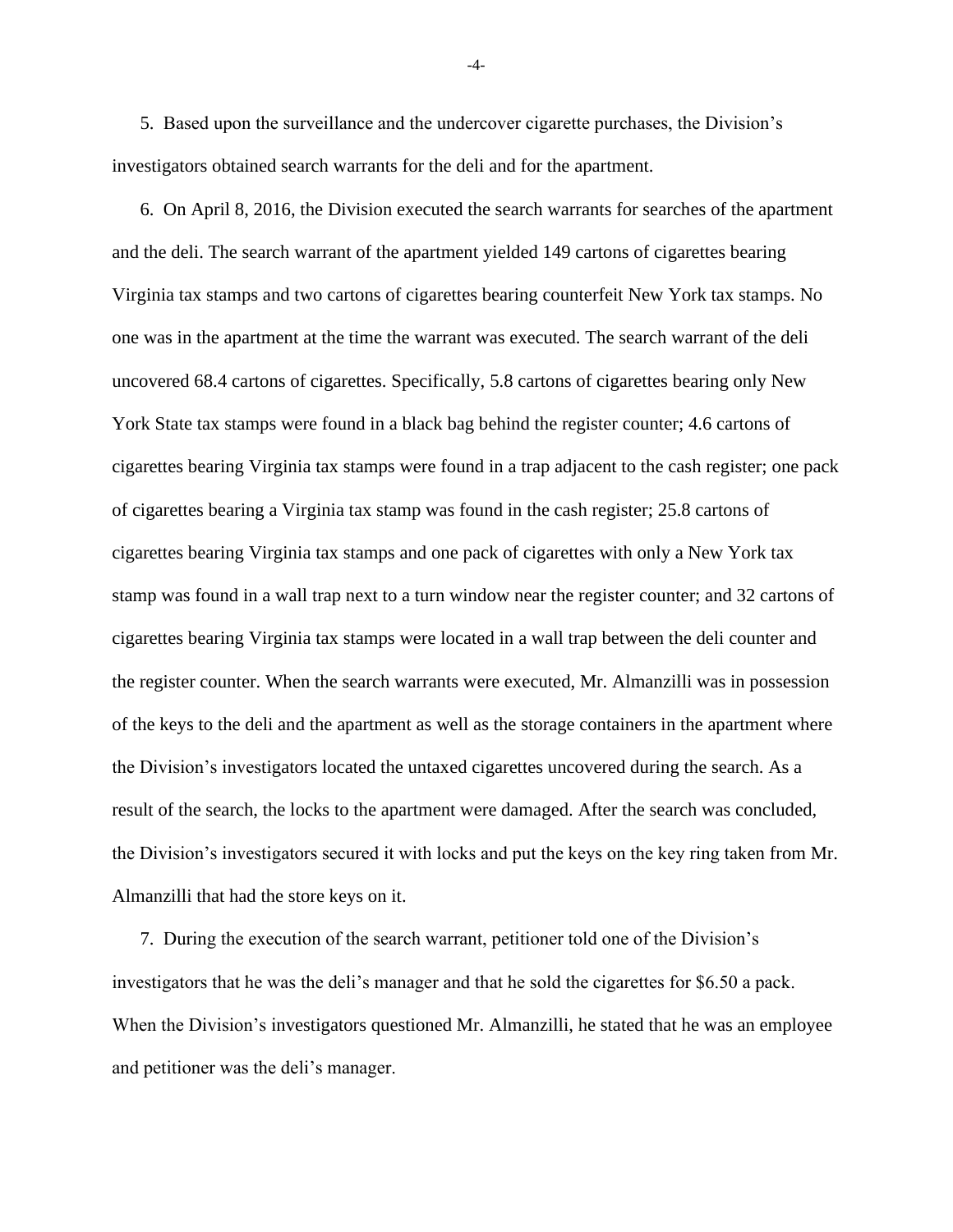8. Both petitioner and Mr. Almanzilli were arrested as a result of the untaxed cigarettes seized pursuant to the search warrants. Prior to being brought to the police station, petitioner requested that the Division's investigators give the key ring to Sammy Ali. According to petitioner, Sammy Ali was a friend of the deli's owner, Saef Ali.

9. On the day of petitioner's arrest, a criminal complaint was filed in Kings County that charged him with crimes pursuant to Tax Law §§ 1814 (a) (i); (c) (1); (b) and New York City Administrative Code §§ 11-4012 (a) (1); (b) and (c) (1) relating to the untaxed cigarettes seized during execution of the search warrant at the deli. Mr. Almanzilli was charged with the same offense as petitioner for the cigarettes seized at the deli and was also charged with a variety of offenses for the cigarettes seized at the apartment.

10. On July 6, 2016, petitioner pled guilty to a disorderly conduct charge and agreed to restitution of \$2,200.00 to be paid to the Division in full satisfaction of the criminal charges filed against him. During the plea hearing, the Assistant District Attorney stated that the plea agreement did not encompass any civil penalties asserted by the Division. Petitioner's defense counsel stated that petitioner understood that to be the case.

11. On September 28, 2016, the Division issued petitioner a notice of determination (notice number L-045485549), which asserted penalty of \$38,040.00 and advised petitioner as follows:

"On 04/08/16, you were found to be in possession of unstamped or unlawfully stamped cigarettes, and/or untaxed tobacco products.

Therefore, penalty is imposed under article 20 of the New York State Tax Law."

The penalty assessment is based on petitioner's asserted possession of the cigarettes discovered in the deli during the search on April 8, 2016. As noted, 68.4 cartons were found. A penalty of

-5-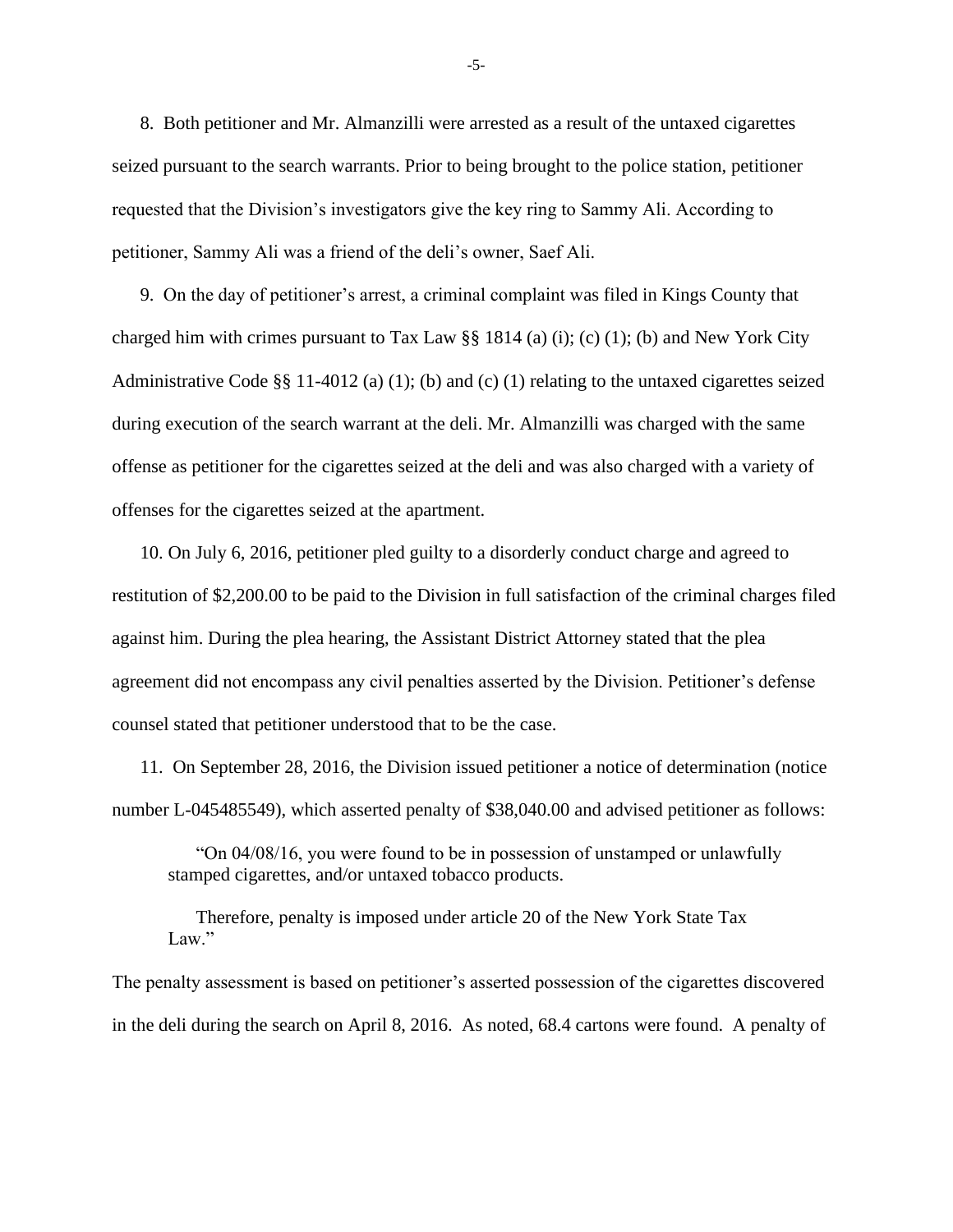\$600.00 per carton in excess of five cartons (1,000 cigarettes) was imposed (63.4 cartons x  $$600.00 = $38,040.00$ .

12. At the hearing in this matter, petitioner testified that he was never manager of the deli, but merely a cashier. Instead, petitioner testified that Mr. Almanzilli was the deli's manager and lived in the apartment. Petitioner acknowledged that as a result of the September 16, 2015 regulatory inspection, he knew that untaxed cigarettes were being sold, but was assured by the deli's owner that there would no adverse ramifications to him as he was only a cashier. Petitioner stated that, on April 8, 2016, while he was aware of, and had control of, the cigarettes in an around the register, he had no access to, or knowledge of, the 32 cartons of cigarettes located in the wall trap between the deli counter and the register counter or the 5.8 cartons found in a black bag. Petitioner testified that after his arrest on April 8, 2016, he quit his job at the deli and lost everything. He testified that his wife and child went to stay with her father, and he was forced to stay with a friend who he identified as "Sammy." When questioned as to Sammy's last name, petitioner was unwilling or unable to provide a name.

#### *THE DETERMINATION OF THE ADMINISTRATIVE LAW JUDGE*

The Administrative Law Judge began his determination by citing the relevant sections of the Tax Law that provide for an imposition of a penalty on a person in possession or control of unstamped or unlawfully stamped cigarettes. The Administrative Law Judge noted that the penalties at issue were asserted against petitioner for his possession of more than 1,000 unstamped cigarettes. The Administrative Law Judge summarized petitioner's central argument that the notice of determination should be canceled because he was merely a cashier at the store and was neither in possession nor control of the unstamped cigarettes. In the alternative, petitioner argued that the amount of the penalty should be reduced to reflect the unstamped

-6-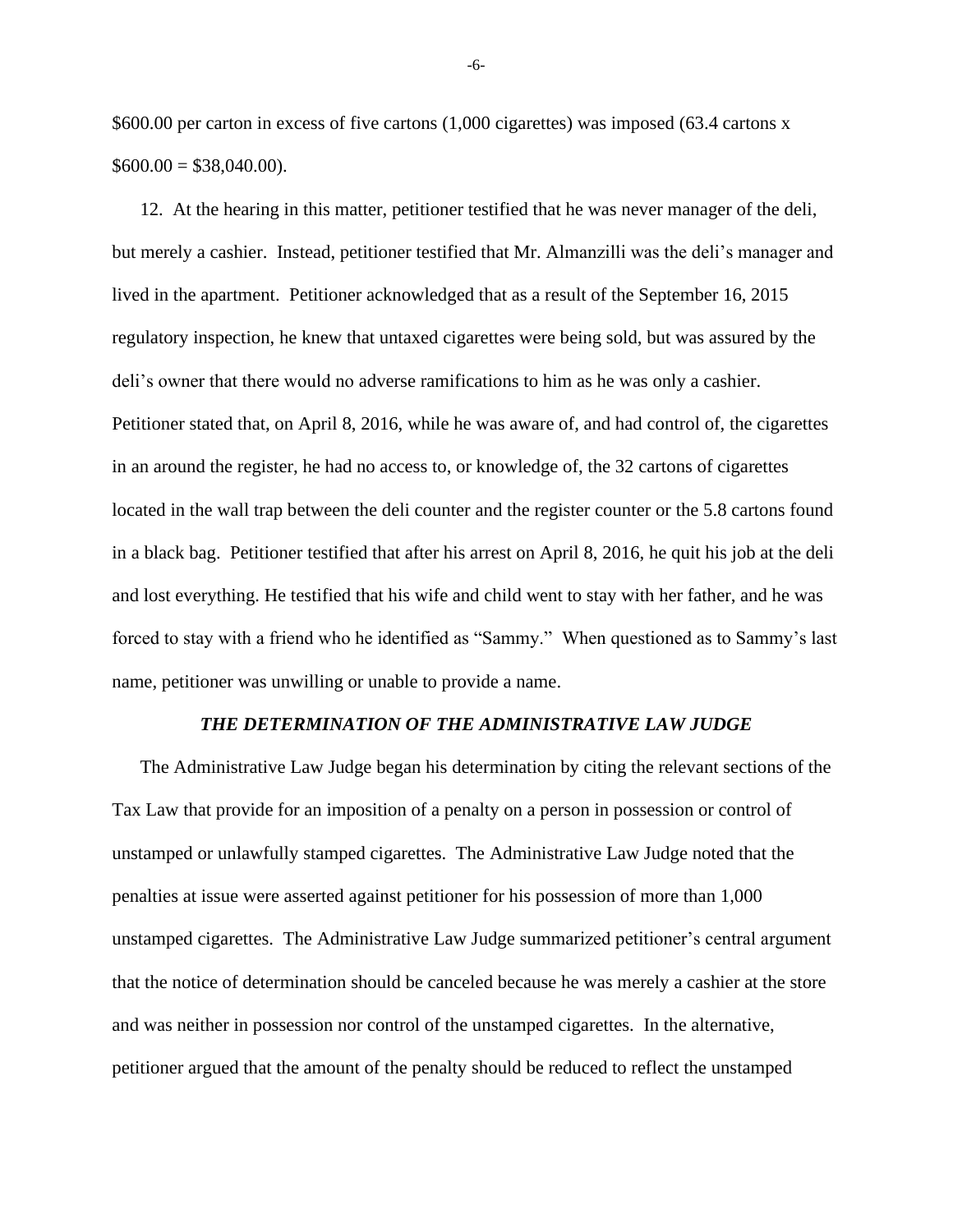cigarettes found in and near the cash register and not the unstamped cigarettes discovered between the register and deli counter, of which petitioner claimed to have no knowledge.

The Administrative Law Judge then described the burden of proof allocated to petitioner, who must show by clear and convincing evidence that the Division improperly asserted the penalty here at issue. Concluding that petitioner failed to meet such burden, the Administrative Law Judge noted that petitioner's testimony that he was not a manager of the store was in conflict with the Division's investigation report and testimony of one of its investigators. The Administrative Law Judge determined that petitioner's denial of his status as a manager of the store, standing alone, was insufficient to meet the burden of proof.

The Administrative Law Judge then addressed petitioner's argument that the Division abused its discretion in imposing the maximum penalty permitted under the statute. The Administrative Law Judge rejected petitioner's argument, finding that because there are no statutory guidelines for exercise of the Division's discretion in imposing the penalty, it was beyond the jurisdiction of the Division of Tax Appeals to impose requirements on the Division where none are provided by the statute. Accordingly, the Administrative Law Judge denied the petition and sustained the notice of determination.

### *ARGUMENTS ON EXCEPTION*

Petitioner argues on exception that the Administrative Law Judge erred in concluding that the Division properly imposed the penalty. Specifically, petitioner argues that the Administrative Law Judge's reliance on the Division's investigation reports and testimony, consisting of what petitioner alleges to be double hearsay, was a violation of petitioner's right to confront witnesses under the 6th Amendment to the Constitution of the United States and SAPA § 306. Petitioner also asserts, as he did below, that he was only a cashier at the store and not a manager as alleged

-7-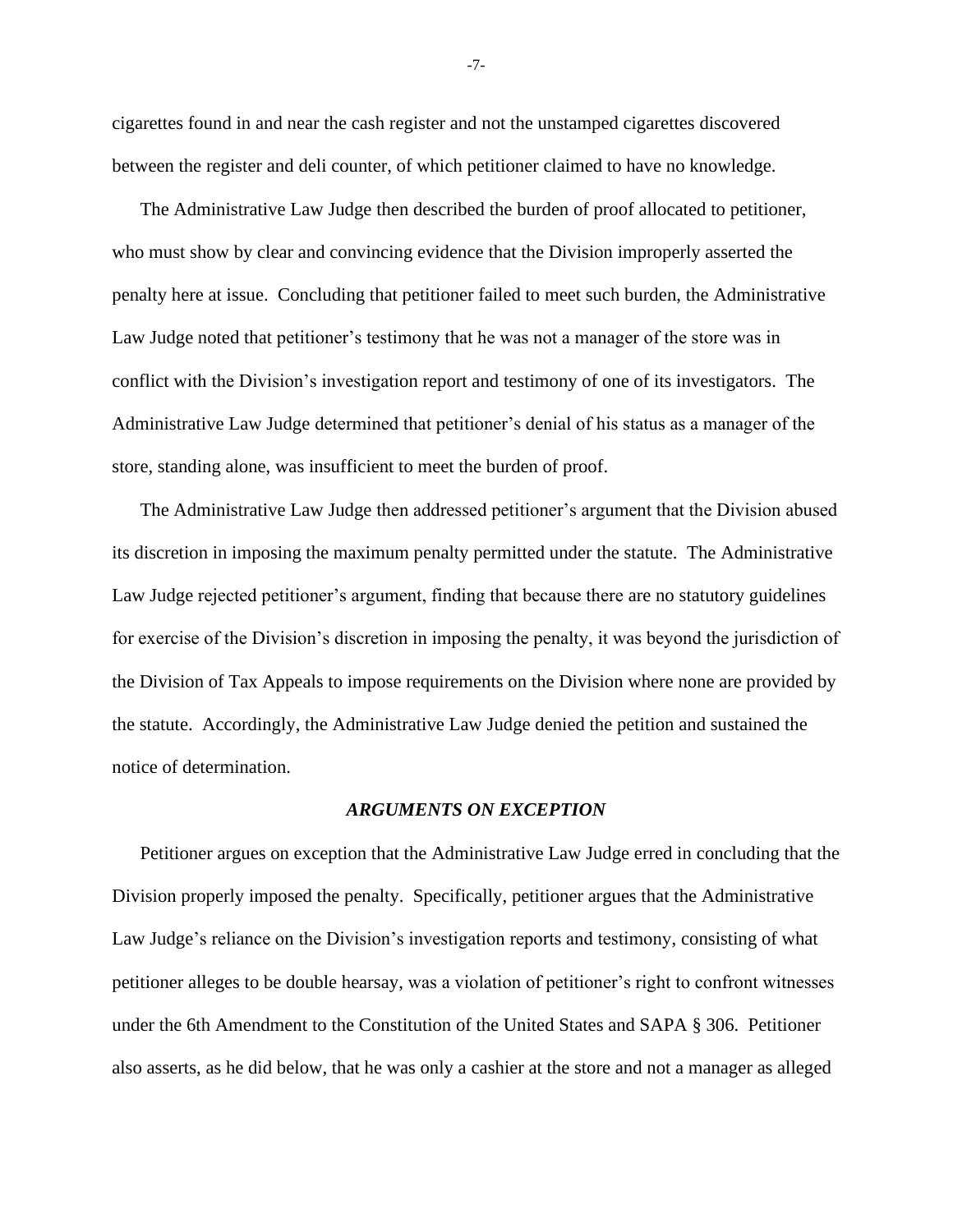by the Division, and as such, cannot be in possession or control of the unstamped cigarettes discovered during the execution of the search warrant. Petitioner states that the penalty should be reduced to an amount reflecting the unstamped cigarettes found in and around the cash register and should not include penalties for unstamped cigarettes found between the register and deli counters or in the black bag behind the register counter, of which he had no knowledge.

The Division argues that Administrative Law Judge correctly concluded that the penalty here at issue was properly imposed on petitioner as a person in possession or control of unstamped cigarettes. With regard to petitioner's constitutional argument, the Division counters that petitioner had prior notice of the investigation reports and investigators named therein but failed to object to any of the reports at the hearing. Petitioner was never denied an opportunity to subpoena any investigator named in the reports and thus, according to the Division, petitioner was afforded his right to confront witnesses under the 6th Amendment to the United States Constitution and SAPA § 306. The Division also argues that petitioner's employment status, whether cashier or manager, does not change the fact that petitioner was observed selling untaxed cigarettes and admitted that he knew it was illegal to do so, and thus the penalty was properly imposed on petitioner.

#### *OPINION*

A tax on cigarettes is imposed pursuant to Tax Law § 471 (1), which provides, in relevant part:

"There is hereby imposed and shall be paid a tax on all cigarettes possessed in the state by any person for sale . . .[s]uch tax on cigarettes shall be at the rate of four dollars and thirty-five cents for each twenty cigarettes or fraction thereof . . . [s]uch tax is intended to be imposed upon only one sale of the same package of cigarettes. It shall be presumed that all cigarettes within the state are subject to tax until the contrary is established, and the burden of proof that any cigarettes are not taxable hereunder shall be upon the person in possession thereof."

-8-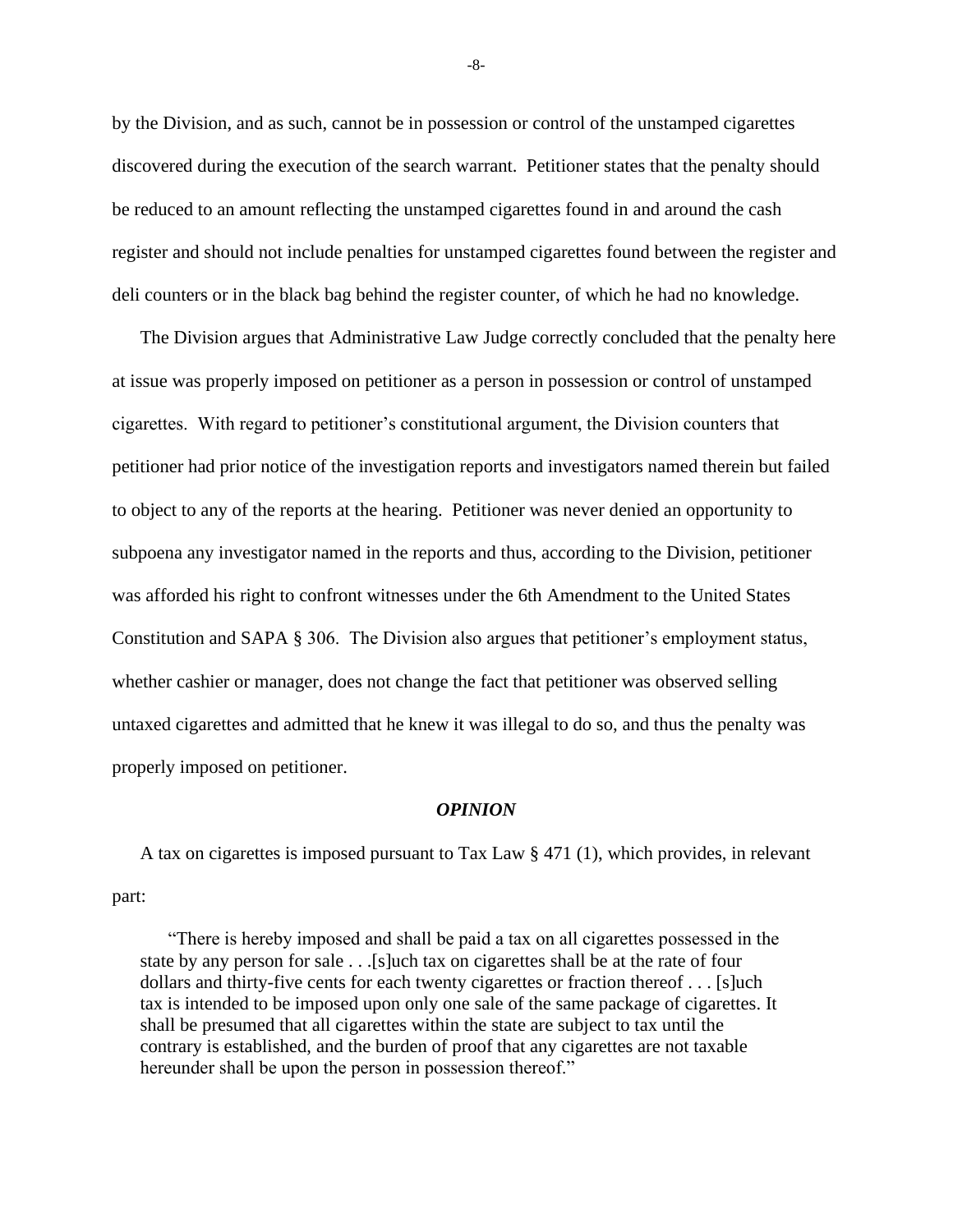Tax Law § 481 (1) (b) (i) establishes a penalty for the possession or control of untaxed cigarettes, which provides, in relevant part, as follows:

"In addition to any other penalty imposed by this article, the commissioner may  $(A)$ impose a penalty of not more than six hundred dollars for each two hundred cigarettes, or fraction thereof, in excess of one thousand cigarettes in unstamped or unlawfully stamped packages in the possession or under the control of any person . . . ."

Petitioner argues that he was in fact a cashier at the store, and not a manager, and thus he lacked possession and control of the unstamped cigarettes and cannot be found liable for the penalty provided under Tax Law § 481 (1) (b). Petitioner bears the burden of proving by clear and convincing evidence that the Division improperly imposed the penalty (*Matter of Vinter*, Tax Appeals Tribunal, September 27, 2001, *dismissed on other grounds*, 305 AD2d 738 [3d Dept 2003]; *Jay's Distributors, Inc. v Boone*, 148 AD3d 1237 [3d Dept 2017], *lv denied* 29 NY3d 918 [2017], *rearg denied* 30 NY3d 1039 [2017]).

As a threshold matter, we note the penalty provided by Tax Law § 481 (1) (b) (i) may be imposed on "any" person in possession or control of unstamped cigarettes. The definition of the term "person" for purposes of the statute includes an individual, but is not otherwise limited to managerial or other employment status (*see* Tax Law § 470 [3]). Furthermore, Tax Law § 481 (1) (b) (i) provides for the imposition of the penalty on persons in possession *or* in control of unstamped cigarettes. Thus, possession of unstamped cigarettes, even in the absence of control, represents a basis for imposition of the penalty distinct from control of such unstamped cigarettes.

We agree with the Administrative Law Judge that petitioner did not meet his burden of showing that the Division improperly assessed the penalty for possession of unstamped cigarettes. Petitioner denies that he identified himself as a manager of the store during the regulatory inspection and when the search warrant was executed, but did not offer evidence other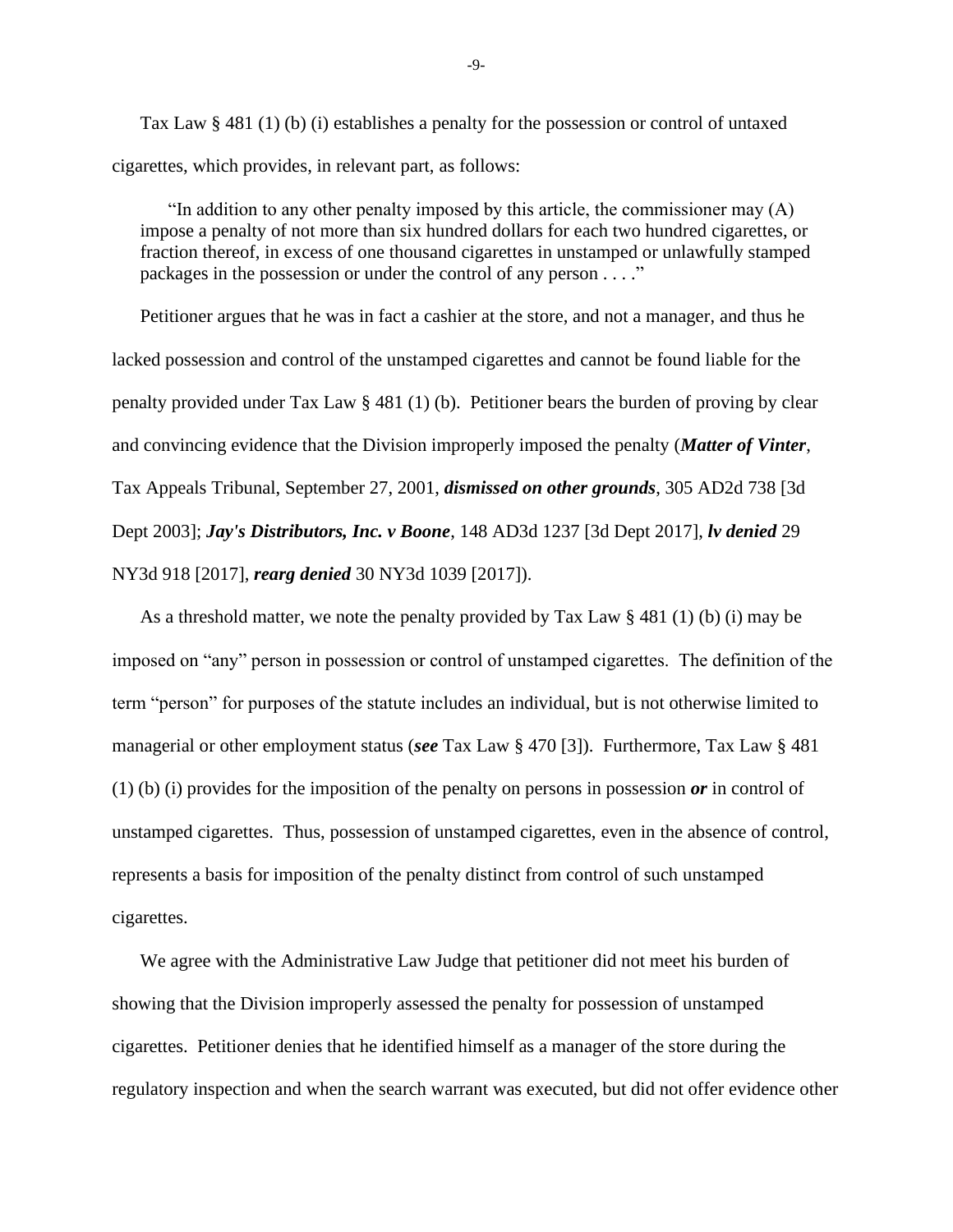than his testimony at the hearing that this was not the case. As noted, the Administrative Law Judge determined that petitioner's testimony was insufficient to meet his burden of proof. We are mindful of our general practice to respect the discretion of an administrative law judge in matters of credibility and weight assigned to testimony and see no reason here to alter the Administrative Law Judge's determination in this regard (*see Matter of Rizzo*, Tax Appeals Tribunal, May 13, 1993; *Matter of Spallina*, Tax Appeals Tribunal, February 27, 1992; *see also Stevens v Axelrod*, 162 AD2d 1025 [4th Dept 1990]).

Even if petitioner did carry his burden and was able to show that he lacked control of the unstamped cigarettes, control of unstamped cigarettes is not an element necessary for imposition of the penalty where the alternative basis, possession, is found. Petitioner does not dispute the fact that he knowingly sold unstamped cigarettes, but rather contests how many unstamped cigarettes were in his possession at the time of the execution of the search warrant, and accordingly, the amount of penalty the Division may impose. In furtherance of this argument, petitioner posits that he cannot be in possession of cigarettes of which he had no knowledge, which would include the 32 cartons of cigarettes between the deli and register counters and the 5.8 cartons found in a bag on the floor of the store. Given petitioner's knowing involvement in the deli's sale of unstamped cigarettes, however, we are unpersuaded by his claim that he was unaware that cigarettes were stored in those locations. Accordingly, this argument must fail.

Lastly, we address petitioner's argument that he was denied his right to confront witnesses against him (US Const, 6th Amend.; *see also* SAPA § 306 [3]; 20 NYCRR 3000.15 [d] [1]). Specifically, petitioner alleges that he was denied his right to confront the investigators quoted in the Division's investigation report regarding what he characterized as double hearsay identifying him as manager of the store. We first note that, for purposes of the 6th Amendment,

-10-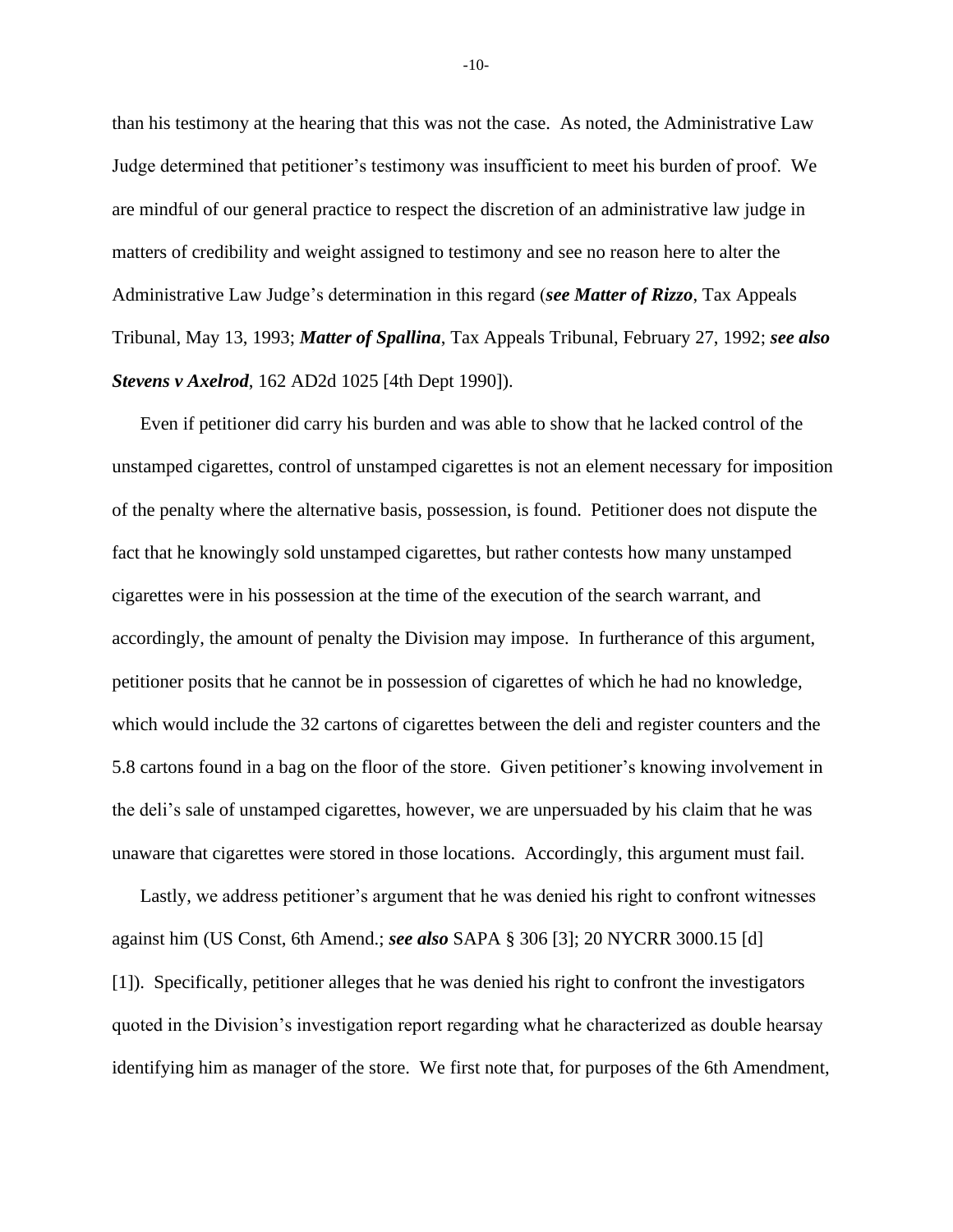a determination to impose a civil penalty is not the equivalent of a criminal proceeding, and protections applicable to criminal sanctions, such as the right of confrontation, do not apply in the present context (*see Rowlee v Commr of Internal Revenue*, 80 TC 1111, 1116 [1983]; *Helvering v Mitchell*, 303 US 391, 402-404 [1938]). In any event, petitioner does not deny that prior to the hearing in this matter, he had access to the Division's investigation report and the Division's hearing memorandum naming the witnesses it planned to call to give testimony. Petitioner thus had the opportunity to subpoena the investigators named in the investigation report to testify at the hearing. As to petitioner's complaint about the hearsay nature of the investigation report, it is well-established that hearsay evidence is admissible in administrative hearings and may constitute substantial evidence supporting the determination (*Matter of Flanagan v New York State Tax Commn.*, 154 AD2d 758 [3d Dept 1989]; *Matter of Mira Oil Co. v Chu*, 114 AD2d 619 [3d Dept 1985], *appeal dismissed* 67 NY2d 756 [1986], *lv denied* 68 NY2d 602 [1986]). While the technical rules of evidence do not apply in an administrative hearing, it is within the discretion of the administrative law judge to apportion whatever weight is necessary to hearsay (20 NYCRR 3000.15 [d] [1]; *see also Matter of Rizzo*; *Matter of Spallina*). In any case, petitioner's argument that the Administrative Law Judge improperly relied on hearsay evidence is rendered moot as petitioner's liability for the penalty for possession of unstamped cigarettes does not depend on his status as the manager of the store, but rather his possession or control of unstamped cigarettes in violation of Tax Law § 481 (1) (b) (i).

Accordingly, it is ORDERED, ADJUDGED and DECREED that:

- 1. The exception of Saddam Mashaal Alselmi is denied;
- 2. The determination of the Administrative Law Judge is affirmed;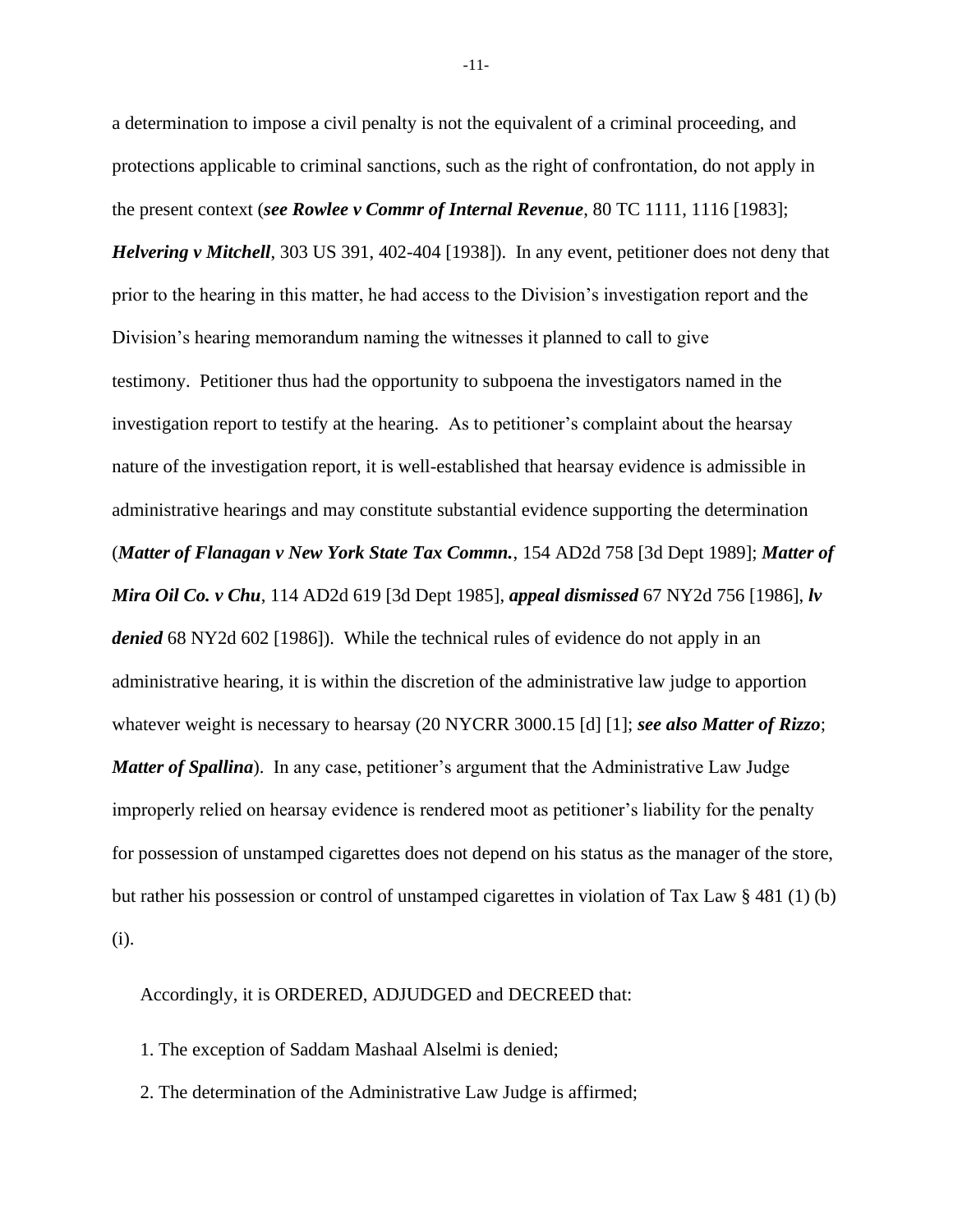- 3. The petition of Saddam Mashaal Alselmi is denied; and
- 4. The notice of determination, dated September 28, 2016, is sustained.